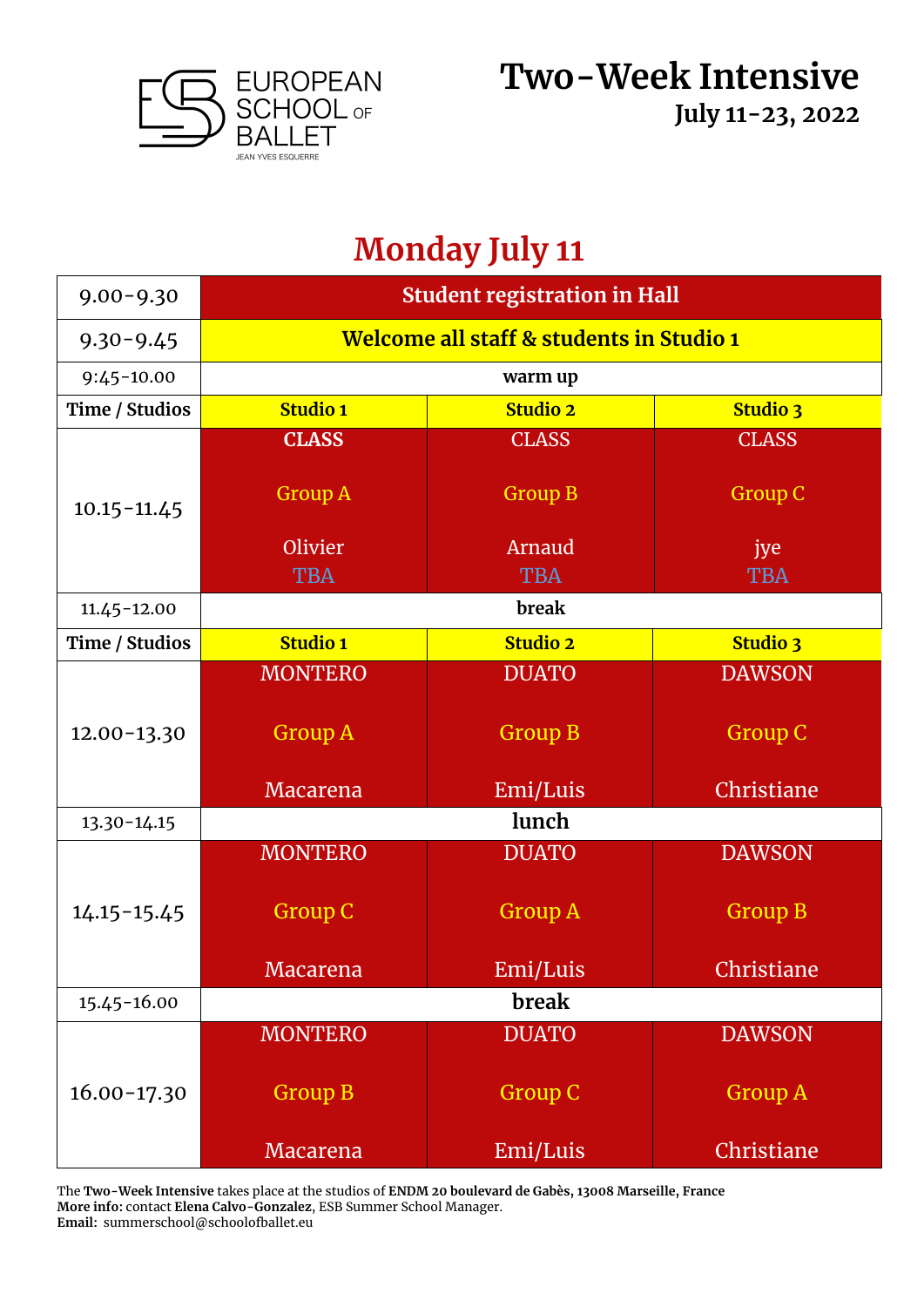

#### **Tuesday July 12**

| $9.30 - 10.00$  | warm up         |                 |                 |
|-----------------|-----------------|-----------------|-----------------|
| Time / Studios  | <b>Studio 1</b> | <b>Studio 2</b> | <b>Studio 3</b> |
|                 | <b>CLASS</b>    | <b>CLASS</b>    | <b>CLASS</b>    |
| $10.00 - 11.45$ | <b>Group C</b>  | <b>Group A</b>  | <b>Group B</b>  |
|                 | Olivier         | Arnaud          | jye             |
|                 | <b>TBA</b>      | <b>TBA</b>      | <b>TBA</b>      |
| $11.45 - 12.00$ |                 | break           |                 |
| Time / Studios  | <b>Studio 1</b> | <b>Studio 2</b> | <b>Studio 3</b> |
|                 | <b>MONTERO</b>  | <b>DUATO</b>    | <b>DAWSON</b>   |
| $12.00 - 13.30$ | <b>Group A</b>  | <b>Group B</b>  | <b>Group C</b>  |
|                 | Macarena        | Emi/Luis        | Christiane      |
| $13.30 - 14.15$ | lunch           |                 |                 |
|                 | <b>MONTERO</b>  | <b>DUATO</b>    | <b>DAWSON</b>   |
| $14.15 - 15.45$ | <b>Group C</b>  | <b>Group A</b>  | <b>Group B</b>  |
|                 | Macarena        | Emi/Luis        | Christiane      |
| 15.45-16.00     | break           |                 |                 |
|                 | <b>MONTERO</b>  | <b>DUATO</b>    | <b>DAWSON</b>   |
| $16.00 - 17.30$ | <b>Group B</b>  | <b>Group C</b>  | <b>Group A</b>  |
|                 | Macarena        | Emi/Luis        | Christiane      |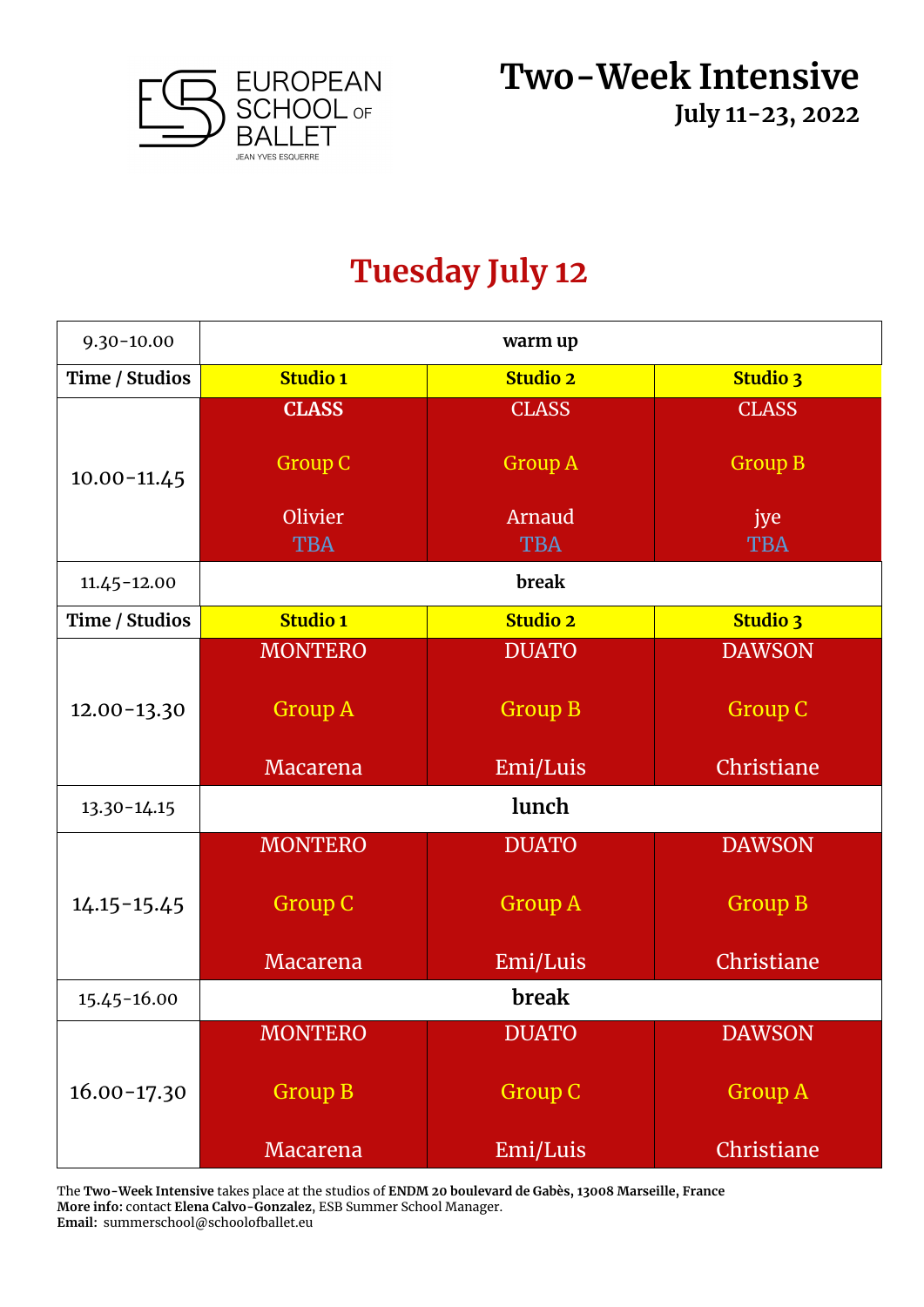

## **Wednesday July 13**

| $9.30 - 10.00$  | warm up         |                 |                 |
|-----------------|-----------------|-----------------|-----------------|
| Time / Studios  | <b>Studio 1</b> | <b>Studio 2</b> | <b>Studio 3</b> |
|                 | <b>CLASS</b>    | <b>CLASS</b>    | <b>CLASS</b>    |
| $10.00 - 11.45$ | <b>Group B</b>  | <b>Group C</b>  | <b>Group A</b>  |
|                 | Olivier         | Arnaud          | jye             |
|                 | <b>TBA</b>      | <b>TBA</b>      | <b>TBA</b>      |
| $11.45 - 12.00$ |                 | break           |                 |
| Time / Studios  | <b>Studio 1</b> | <b>Studio 2</b> | <b>Studio 3</b> |
|                 | <b>MONTERO</b>  | <b>DUATO</b>    | <b>DAWSON</b>   |
| $12.00 - 13.30$ | <b>Group A</b>  | <b>Group B</b>  | <b>Group C</b>  |
|                 | Macarena        | Emi/Luis        | Christiane      |
| 13.30-14.15     | lunch           |                 |                 |
|                 | <b>MONTERO</b>  | <b>DUATO</b>    | <b>DAWSON</b>   |
| $14.15 - 15.45$ | <b>Group C</b>  | <b>Group A</b>  | <b>Group B</b>  |
|                 | <b>Macarena</b> | Emi/Luis        | Christiane      |
| 15.45-16.00     |                 | break           |                 |
|                 | <b>MONTERO</b>  | <b>DUATO</b>    | <b>DAWSON</b>   |
| $16.00 - 17.30$ | <b>Group B</b>  | <b>Group C</b>  | <b>Group A</b>  |
|                 | Macarena        | Emi/Luis        | Christiane      |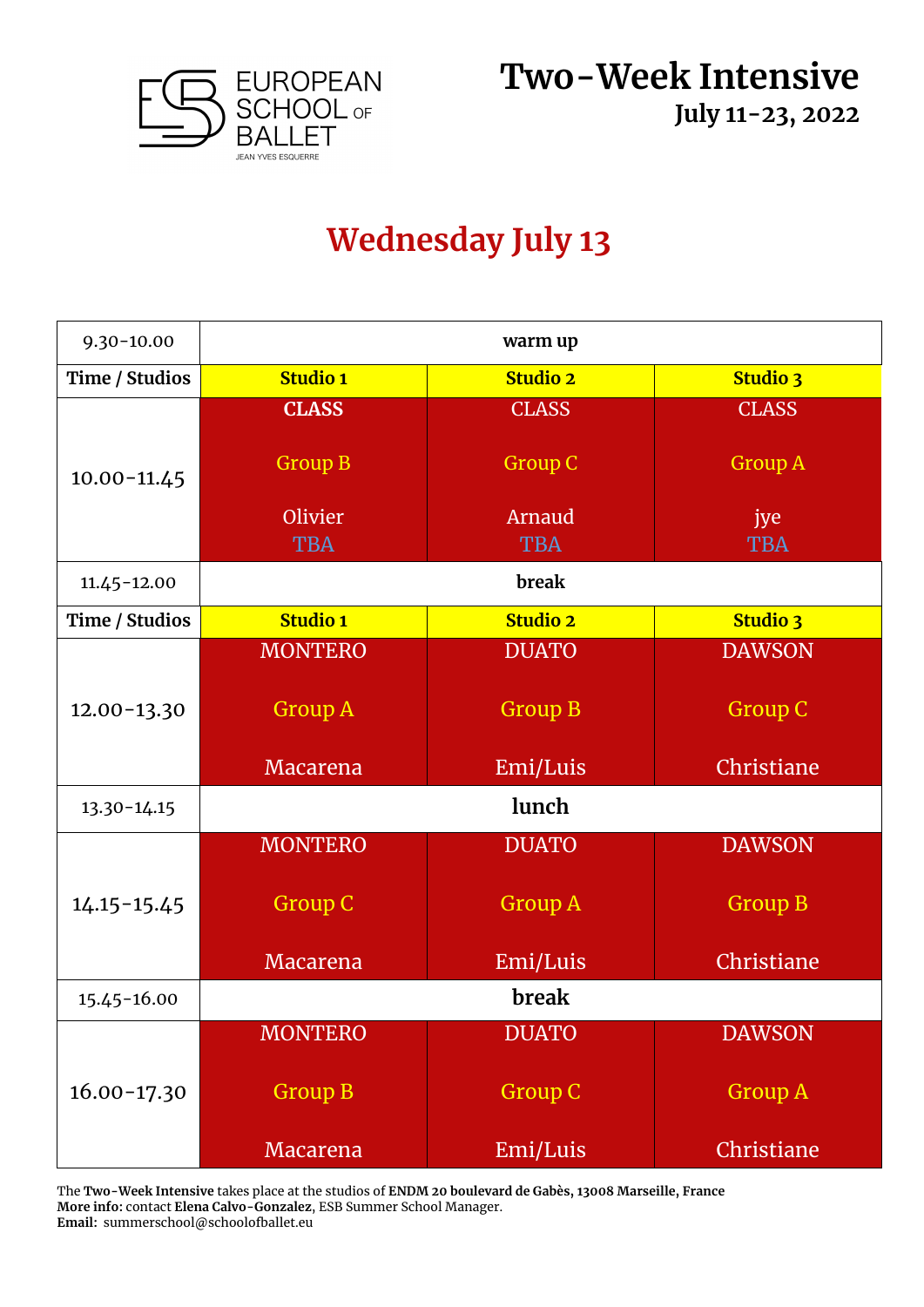

### **Thursday July 14**

| $9.30 - 10.00$  | warm up         |                 |                 |
|-----------------|-----------------|-----------------|-----------------|
| Time / Studios  | <b>Studio 1</b> | <b>Studio 2</b> | <b>Studio 3</b> |
|                 | <b>CLASS</b>    | <b>CLASS</b>    | <b>CLASS</b>    |
| $10.00 - 11.45$ | <b>Group A</b>  | <b>Group B</b>  | <b>Group C</b>  |
|                 | Olivier         | Arnaud          | jye             |
|                 | <b>TBA</b>      | <b>TBA</b>      | <b>TBA</b>      |
| $11.45 - 12.00$ |                 | break           |                 |
| Time / Studios  | <b>Studio 1</b> | <b>Studio 2</b> | <b>Studio 3</b> |
|                 | <b>MONTERO</b>  | <b>DUATO</b>    | <b>DAWSON</b>   |
| $12.00 - 13.30$ | <b>Group A</b>  | <b>Group B</b>  | <b>Group C</b>  |
|                 | Macarena        | Emi/Luis        | Christiane      |
| $13.30 - 14.15$ | lunch           |                 |                 |
|                 | <b>MONTERO</b>  | <b>DUATO</b>    | <b>DAWSON</b>   |
| $14.15 - 15.45$ | <b>Group C</b>  | <b>Group A</b>  | <b>Group B</b>  |
|                 | <b>Macarena</b> | Emi/Luis        | Christiane      |
| 15.45-16.00     | break           |                 |                 |
|                 | <b>MONTERO</b>  | <b>DUATO</b>    | <b>DAWSON</b>   |
| $16.00 - 17.30$ | <b>Group B</b>  | <b>Group C</b>  | <b>Group A</b>  |
|                 | Macarena        | Emi/Luis        | Christiane      |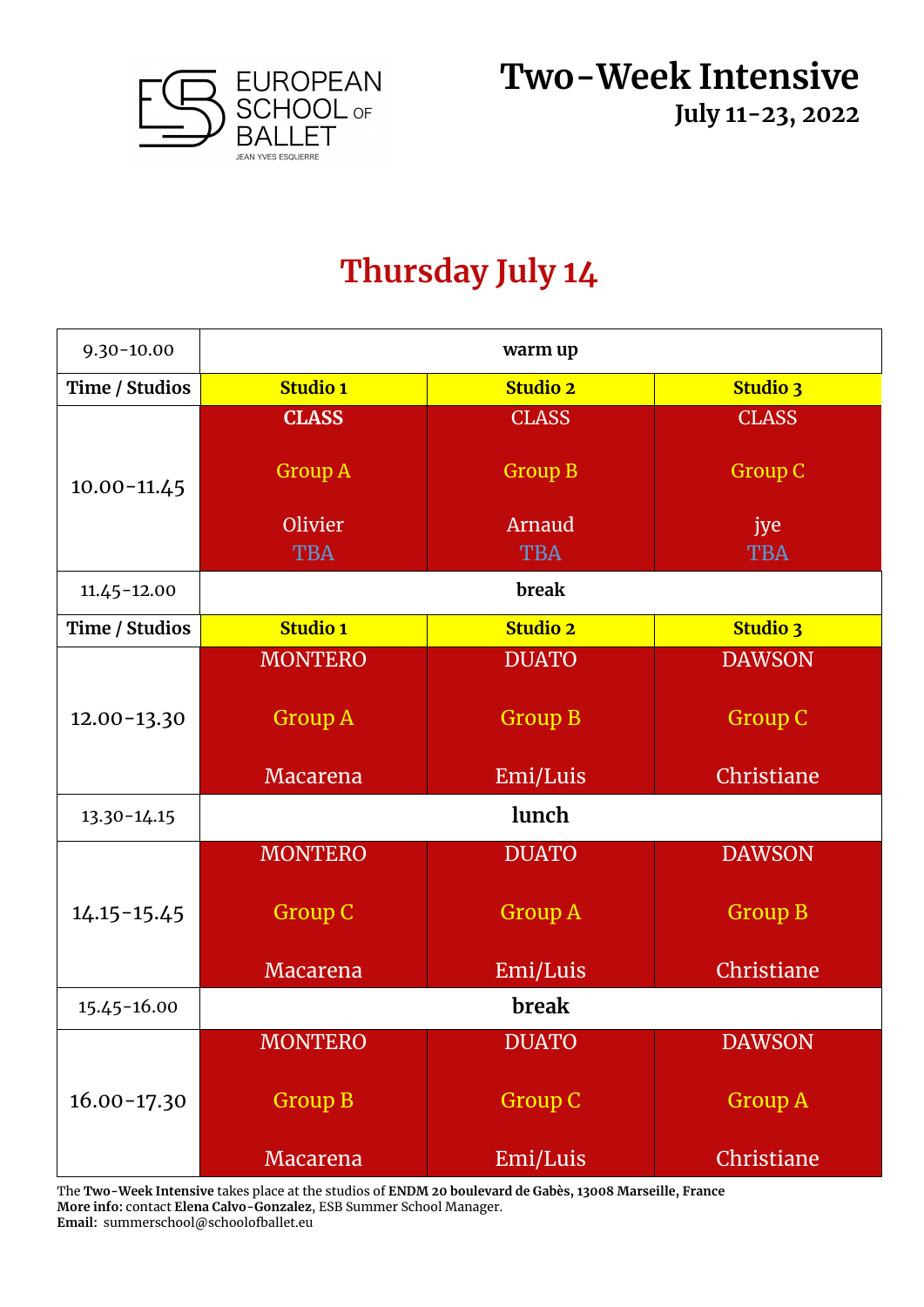

## **Friday July 15**

| $9.30 - 10.00$  | warm up         |                 |                 |
|-----------------|-----------------|-----------------|-----------------|
| Time / Studios  | <b>Studio 1</b> | <b>Studio 2</b> | <b>Studio 3</b> |
|                 | <b>CLASS</b>    | <b>CLASS</b>    | <b>CLASS</b>    |
| $10.00 - 11.45$ | <b>Group C</b>  | <b>Group A</b>  | <b>Group B</b>  |
|                 | Olivier         | Arnaud          | jye             |
|                 | <b>TBA</b>      | <b>TBA</b>      | <b>TBA</b>      |
| $11.45 - 12.00$ |                 | break           |                 |
| Time / Studios  | <b>Studio 1</b> | <b>Studio 2</b> | <b>Studio 3</b> |
|                 | <b>MONTERO</b>  | <b>DUATO</b>    | <b>DAWSON</b>   |
| $12.00 - 13.30$ | <b>Group A</b>  | <b>Group B</b>  | <b>Group C</b>  |
|                 | <b>Macarena</b> | Emi/Luis        | Christiane      |
| $13.30 - 14.15$ | lunch           |                 |                 |
|                 | <b>MONTERO</b>  | <b>DUATO</b>    | <b>DAWSON</b>   |
| $14.15 - 15.45$ | <b>Group C</b>  | <b>Group A</b>  | <b>Group B</b>  |
|                 | Macarena        | Emi/Luis        | Christiane      |
| 15.45-16.00     |                 | break           |                 |
|                 | <b>MONTERO</b>  | <b>DUATO</b>    | <b>DAWSON</b>   |
| $16.00 - 17.30$ | <b>Group B</b>  | <b>Group C</b>  | <b>Group A</b>  |
|                 | Macarena        | Emi/Luis        | Christiane      |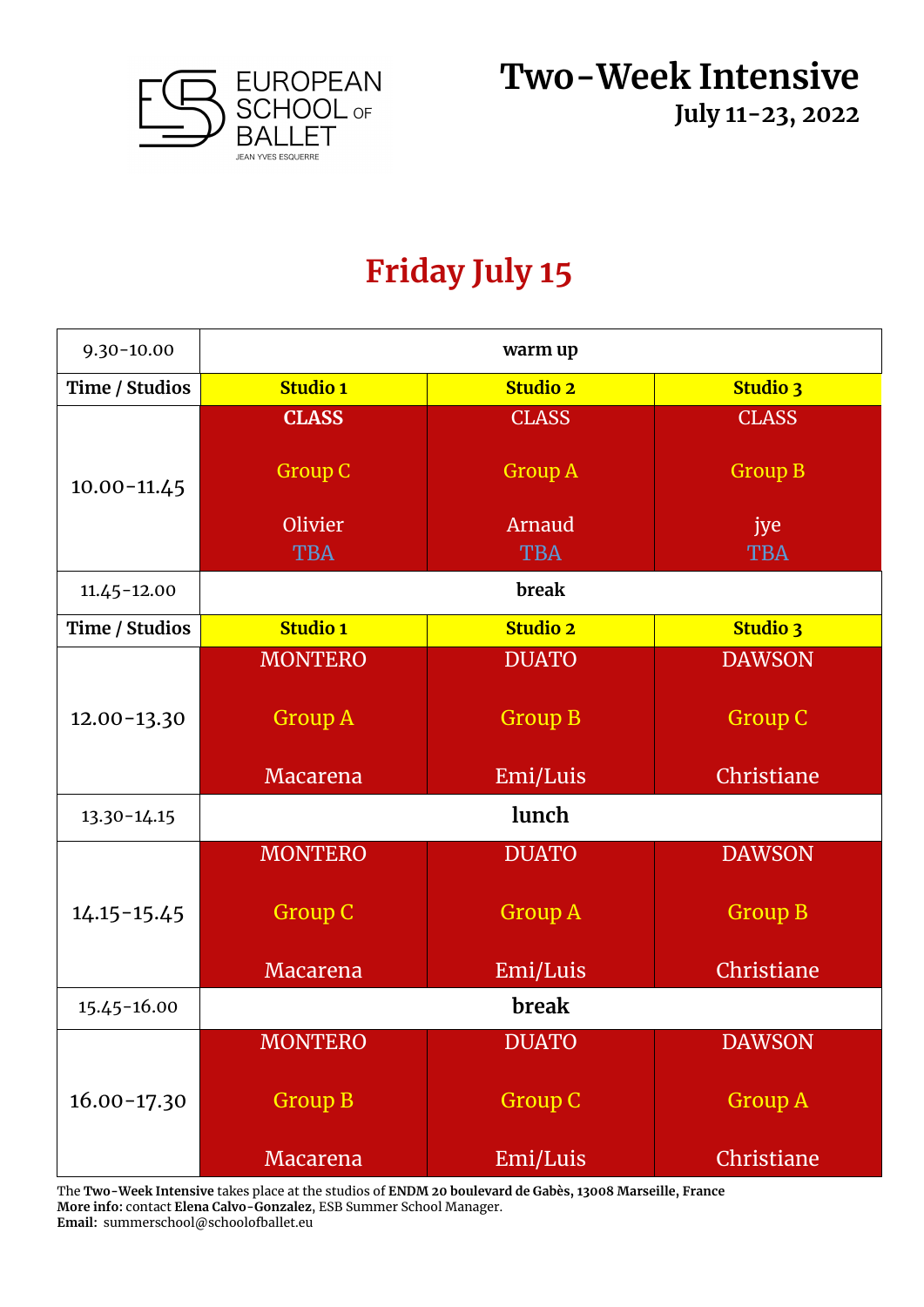

### **Saturday July 16**

| $9.30 - 10.00$  | warm up         |                 |                 |  |
|-----------------|-----------------|-----------------|-----------------|--|
| Time / Studios  | <b>Studio 1</b> | <b>Studio 2</b> | <b>Studio 3</b> |  |
|                 | <b>CLASS</b>    | <b>CLASS</b>    | <b>CLASS</b>    |  |
| $10.00 - 11.45$ | <b>Group B</b>  | <b>Group C</b>  | <b>Group A</b>  |  |
|                 | Olivier         | Arnaud          | jye             |  |
|                 | <b>TBA</b>      | <b>TBA</b>      | <b>TBA</b>      |  |
| $11.45 - 12.00$ |                 | break           |                 |  |
| Time / Studios  | <b>Studio 1</b> | <b>Studio 2</b> | <b>Studio 3</b> |  |
|                 | <b>MONTERO</b>  | <b>DUATO</b>    | <b>DAWSON</b>   |  |
| 12.00-12:30     | <b>Group A</b>  | <b>Group B</b>  | <b>Group C</b>  |  |
|                 | Macarena        | Emi/Luis        | Christiane      |  |
| $12.30 - 12.45$ | break           |                 |                 |  |
|                 | <b>MONTERO</b>  | <b>DUATO</b>    | <b>DAWSON</b>   |  |
| $12.45 - 13.15$ | <b>Group C</b>  | <b>Group A</b>  | <b>Group B</b>  |  |
|                 | <b>Macarena</b> | Emi/Luis        | Christiane      |  |
| 13.15-13.30     |                 | break           |                 |  |
|                 | <b>MONTERO</b>  | <b>DUATO</b>    | <b>DAWSON</b>   |  |
| 13.30-14.00     | <b>Group B</b>  | <b>Group C</b>  | <b>Group A</b>  |  |
|                 | Macarena        | Emi/Luis        | Christiane      |  |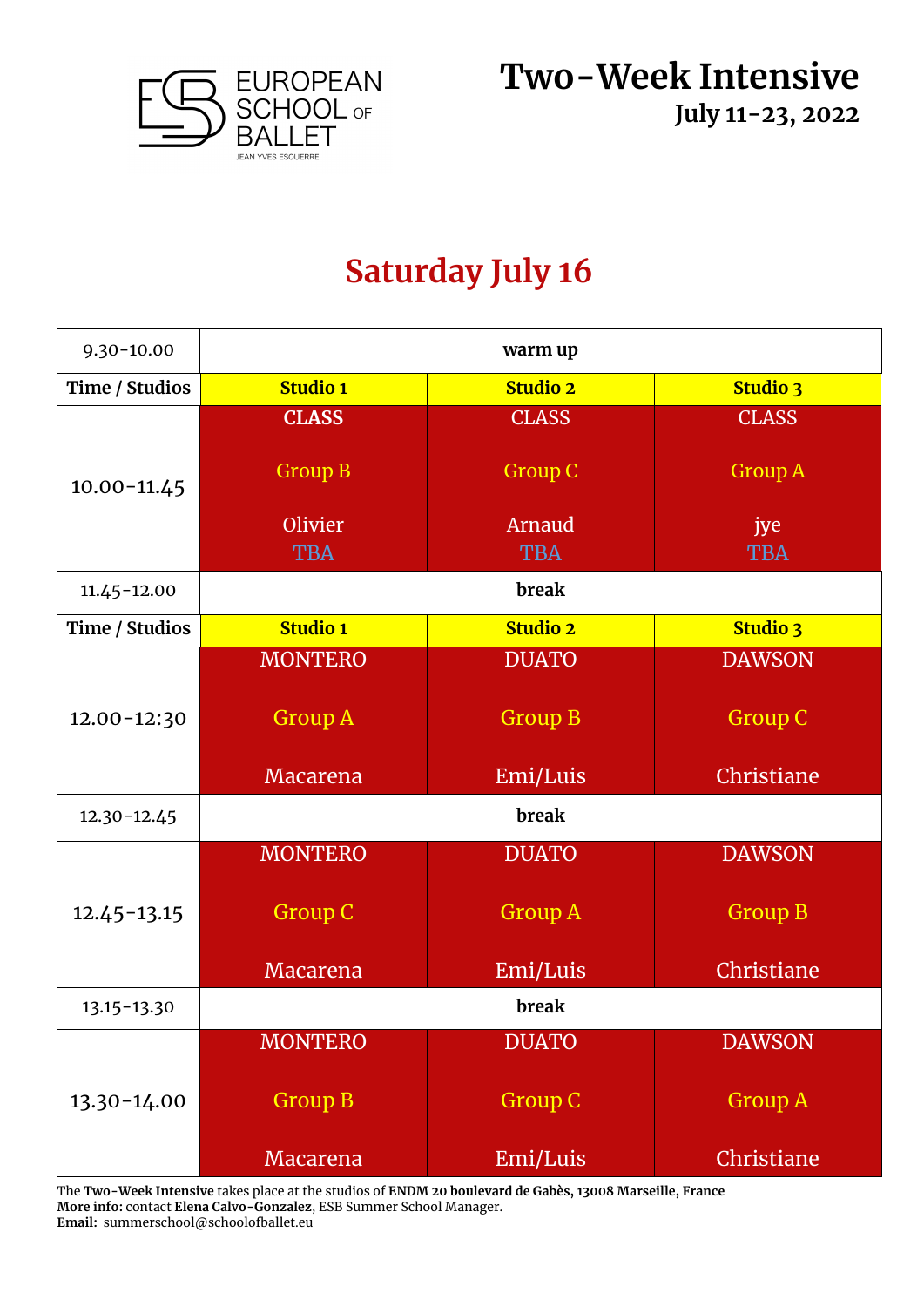

## **Monday July 18**

| $9.30 - 10.00$  | warm up         |                 |                 |
|-----------------|-----------------|-----------------|-----------------|
| Time / Studios  | <b>Studio 1</b> | <b>Studio 2</b> | <b>Studio 3</b> |
|                 | <b>CLASS</b>    | <b>CLASS</b>    | <b>CLASS</b>    |
| $10.00 - 11.45$ | <b>Group A</b>  | <b>Group B</b>  | <b>Group C</b>  |
|                 | Olivier         | Arnaud          | jye             |
|                 | <b>TBA</b>      | <b>TBA</b>      | <b>TBA</b>      |
| $11.45 - 12.00$ |                 | break           |                 |
| Time / Studios  | <b>Studio 1</b> | <b>Studio 2</b> | <b>Studio 3</b> |
|                 | <b>MONTERO</b>  | <b>DUATO</b>    | <b>DAWSON</b>   |
| $12.00 - 13.30$ | <b>Group A</b>  | <b>Group B</b>  | <b>Group C</b>  |
|                 | Macarena        | Emi/Luis        | Christiane      |
| $13.30 - 14.15$ | lunch           |                 |                 |
|                 | <b>MONTERO</b>  | <b>DUATO</b>    | <b>DAWSON</b>   |
| $14.15 - 15.45$ | <b>Group C</b>  | <b>Group A</b>  | <b>Group B</b>  |
|                 | <b>Macarena</b> | Emi/Luis        | Christiane      |
| 15.45-16.00     |                 | break           |                 |
|                 | <b>MONTERO</b>  | <b>DUATO</b>    | <b>DAWSON</b>   |
| $16.00 - 17.30$ | <b>Group B</b>  | <b>Group C</b>  | <b>Group A</b>  |
|                 | Macarena        | Emi/Luis        | Christiane      |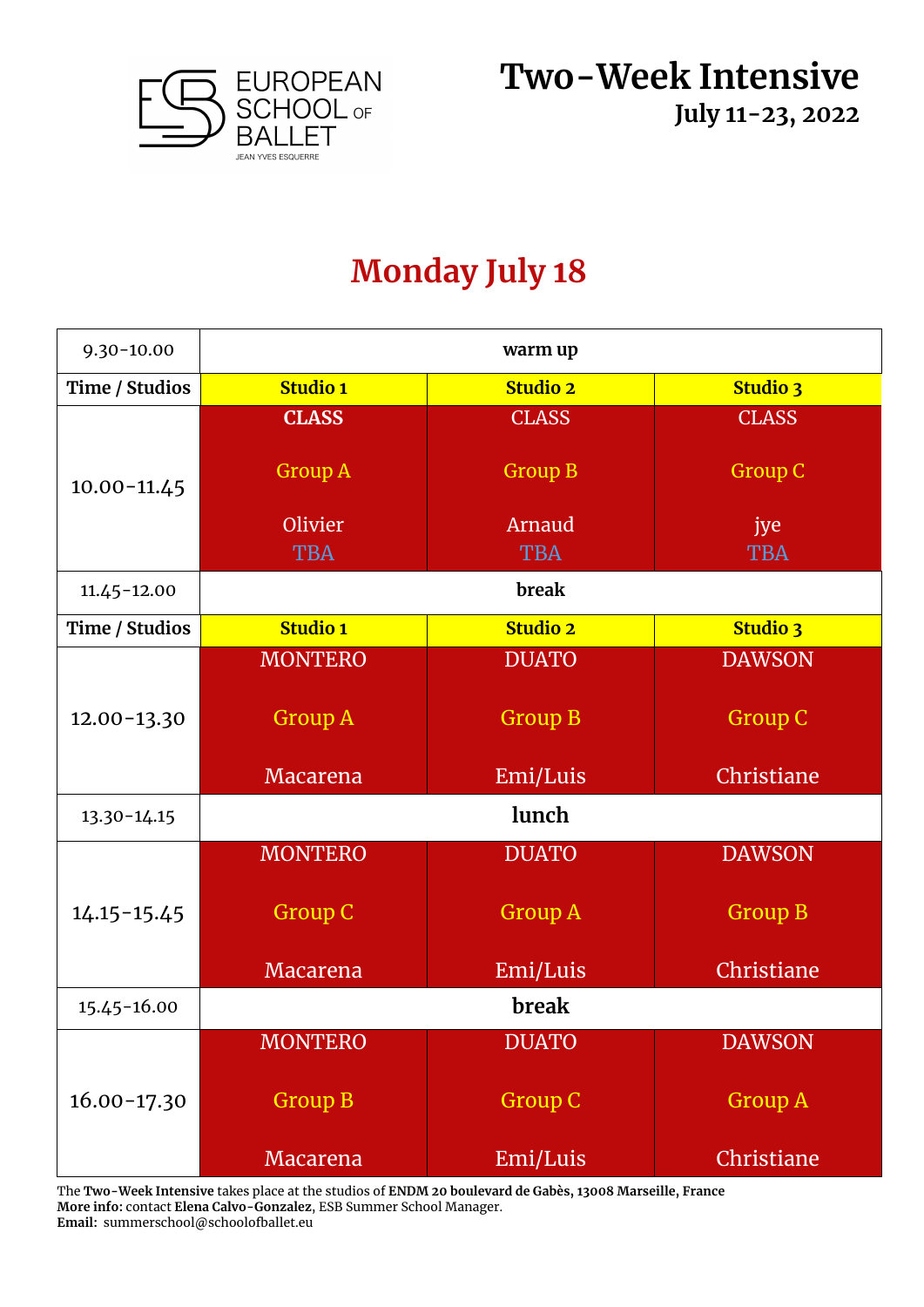

#### **Tuesday July 19**

| $9.30 - 10.00$  | warm up         |                 |                 |
|-----------------|-----------------|-----------------|-----------------|
| Time / Studios  | <b>Studio 1</b> | <b>Studio 2</b> | <b>Studio 3</b> |
|                 | <b>CLASS</b>    | <b>CLASS</b>    | <b>CLASS</b>    |
| $10.00 - 11.45$ | <b>Group C</b>  | <b>Group A</b>  | <b>Group B</b>  |
|                 | Olivier         | Arnaud          | jye             |
|                 | <b>TBA</b>      | <b>TBA</b>      | <b>TBA</b>      |
| $11.45 - 12.00$ |                 | break           |                 |
| Time / Studios  | <b>Studio 1</b> | <b>Studio 2</b> | <b>Studio 3</b> |
|                 | <b>MONTERO</b>  | <b>DUATO</b>    | <b>DAWSON</b>   |
| $12.00 - 13.30$ | <b>Group A</b>  | <b>Group B</b>  | <b>Group C</b>  |
|                 | Macarena        | Emi/Luis        | Christiane      |
| $13.30 - 14.15$ | lunch           |                 |                 |
|                 | <b>MONTERO</b>  | <b>DUATO</b>    | <b>DAWSON</b>   |
| $14.15 - 15.45$ | <b>Group C</b>  | <b>Group A</b>  | <b>Group B</b>  |
|                 | Macarena        | Emi/Luis        | Christiane      |
| 15.45-16.00     |                 | break           |                 |
|                 | <b>MONTERO</b>  | <b>DUATO</b>    | <b>DAWSON</b>   |
| $16.00 - 17.30$ | <b>Group B</b>  | <b>Group C</b>  | <b>Group A</b>  |
|                 | Macarena        | Emi/Luis        | Christiane      |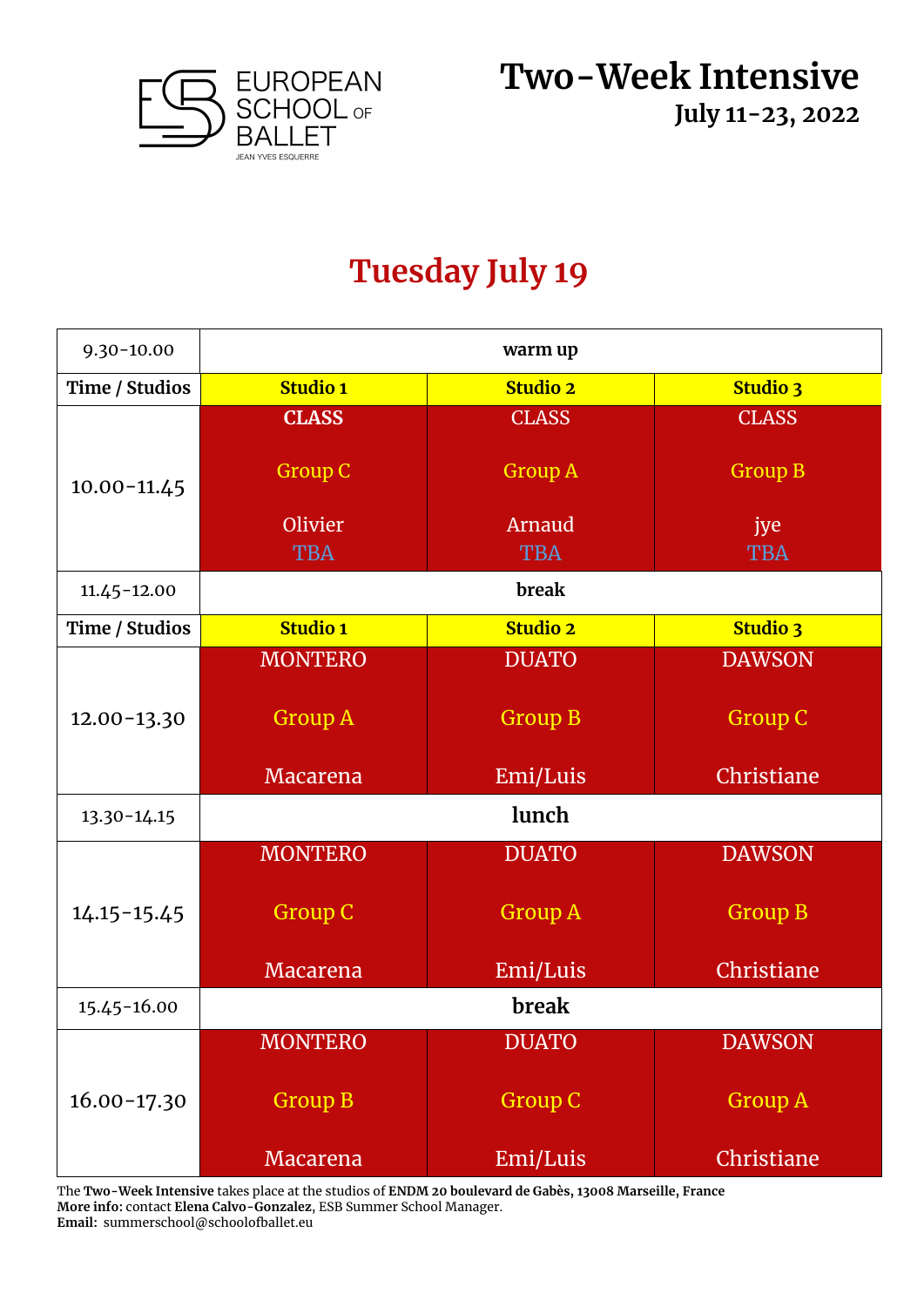

## **Wednesday July 20**

| $9.30 - 10.00$  | warm up         |                 |                 |
|-----------------|-----------------|-----------------|-----------------|
| Time / Studios  | <b>Studio 1</b> | <b>Studio 2</b> | <b>Studio 3</b> |
|                 | <b>CLASS</b>    | <b>CLASS</b>    | <b>CLASS</b>    |
| $10.00 - 11.45$ | <b>Group B</b>  | <b>Group C</b>  | <b>Group A</b>  |
|                 | Olivier         | Arnaud          | jye             |
|                 | <b>TBA</b>      | <b>TBA</b>      | <b>TBA</b>      |
| $11.45 - 12.00$ |                 | break           |                 |
| Time / Studios  | <b>Studio 1</b> | <b>Studio 2</b> | <b>Studio 3</b> |
|                 | <b>MONTERO</b>  | <b>DUATO</b>    | <b>DAWSON</b>   |
| $12.00 - 13.30$ | <b>Group A</b>  | <b>Group B</b>  | <b>Group C</b>  |
|                 | Macarena        | Emi/Luis        | Christiane      |
| $13.30 - 14.15$ | lunch           |                 |                 |
|                 | <b>MONTERO</b>  | <b>DUATO</b>    | <b>DAWSON</b>   |
| $14.15 - 15.45$ | <b>Group C</b>  | <b>Group A</b>  | <b>Group B</b>  |
|                 | <b>Macarena</b> | Emi/Luis        | Christiane      |
| 15.45-16.00     |                 | break           |                 |
|                 | <b>MONTERO</b>  | <b>DUATO</b>    | <b>DAWSON</b>   |
| $16.00 - 17.30$ | <b>Group B</b>  | <b>Group C</b>  | <b>Group A</b>  |
|                 | Macarena        | Emi/Luis        | Christiane      |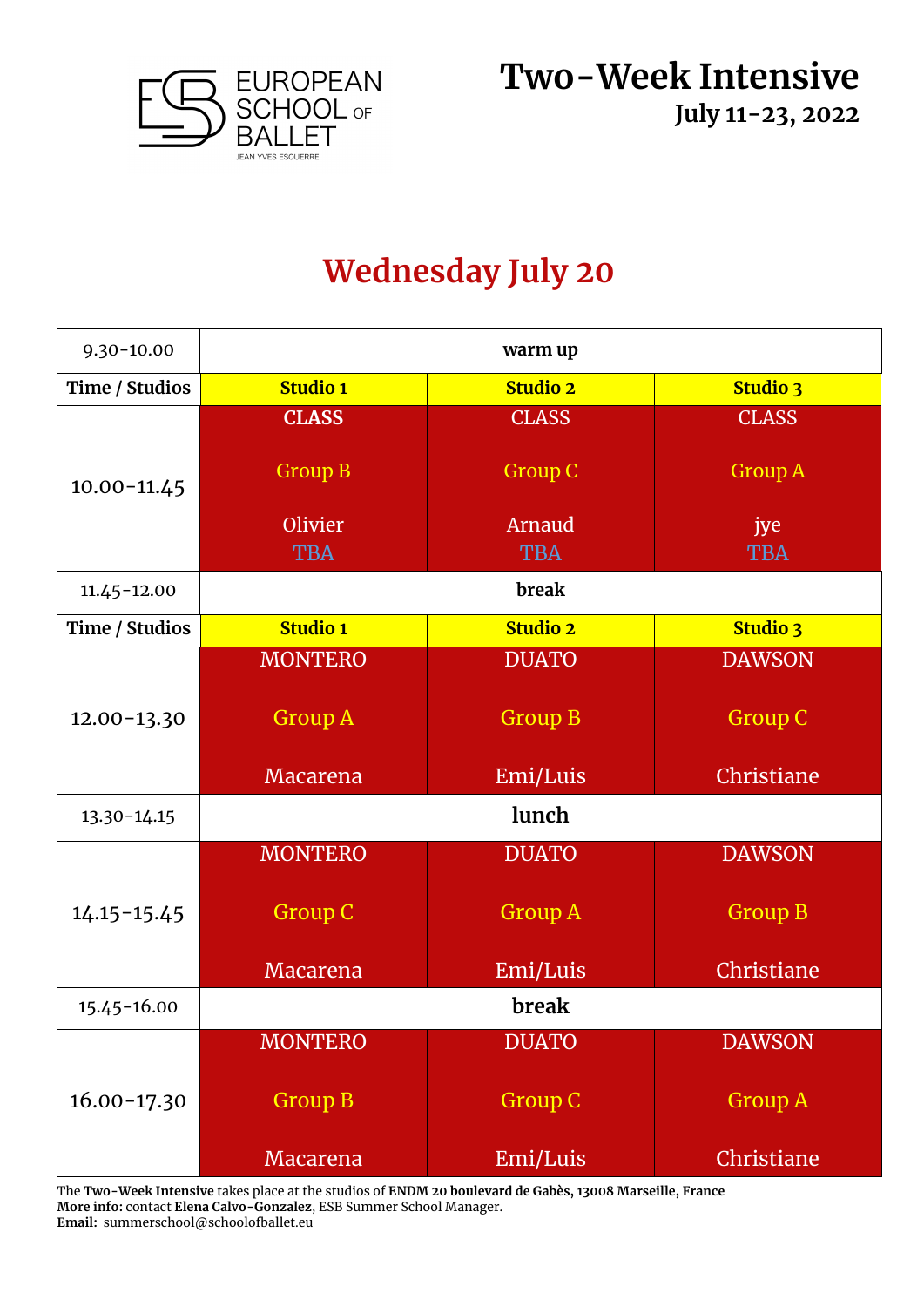

## **Thursday July 21**

| $9.30 - 10.00$  | warm up         |                 |                 |
|-----------------|-----------------|-----------------|-----------------|
| Time / Studios  | <b>Studio 1</b> | <b>Studio 2</b> | <b>Studio 3</b> |
|                 | <b>CLASS</b>    | <b>CLASS</b>    | <b>CLASS</b>    |
| $10.00 - 11.45$ | <b>Group A</b>  | <b>Group B</b>  | <b>Group C</b>  |
|                 | Olivier         | Arnaud          | jye             |
|                 | <b>TBA</b>      | <b>TBA</b>      | <b>TBA</b>      |
| $11.45 - 12.00$ |                 | break           |                 |
| Time / Studios  | <b>Studio 1</b> | <b>Studio 2</b> | <b>Studio 3</b> |
|                 | <b>MONTERO</b>  | <b>DUATO</b>    | <b>DAWSON</b>   |
| $12.00 - 13.30$ | <b>Group A</b>  | <b>Group B</b>  | <b>Group C</b>  |
|                 | Macarena        | Emi/Luis        | Christiane      |
| $13.30 - 14.15$ | lunch           |                 |                 |
|                 | <b>MONTERO</b>  | <b>DUATO</b>    | <b>DAWSON</b>   |
| $14.15 - 15.45$ | <b>Group C</b>  | <b>Group A</b>  | <b>Group B</b>  |
|                 | <b>Macarena</b> | Emi/Luis        | Christiane      |
| 15.45-16.00     | break           |                 |                 |
|                 | <b>MONTERO</b>  | <b>DUATO</b>    | <b>DAWSON</b>   |
| $16.00 - 17.30$ | <b>Group B</b>  | <b>Group C</b>  | <b>Group A</b>  |
|                 | <b>Macarena</b> | Emi/Luis        | Christiane      |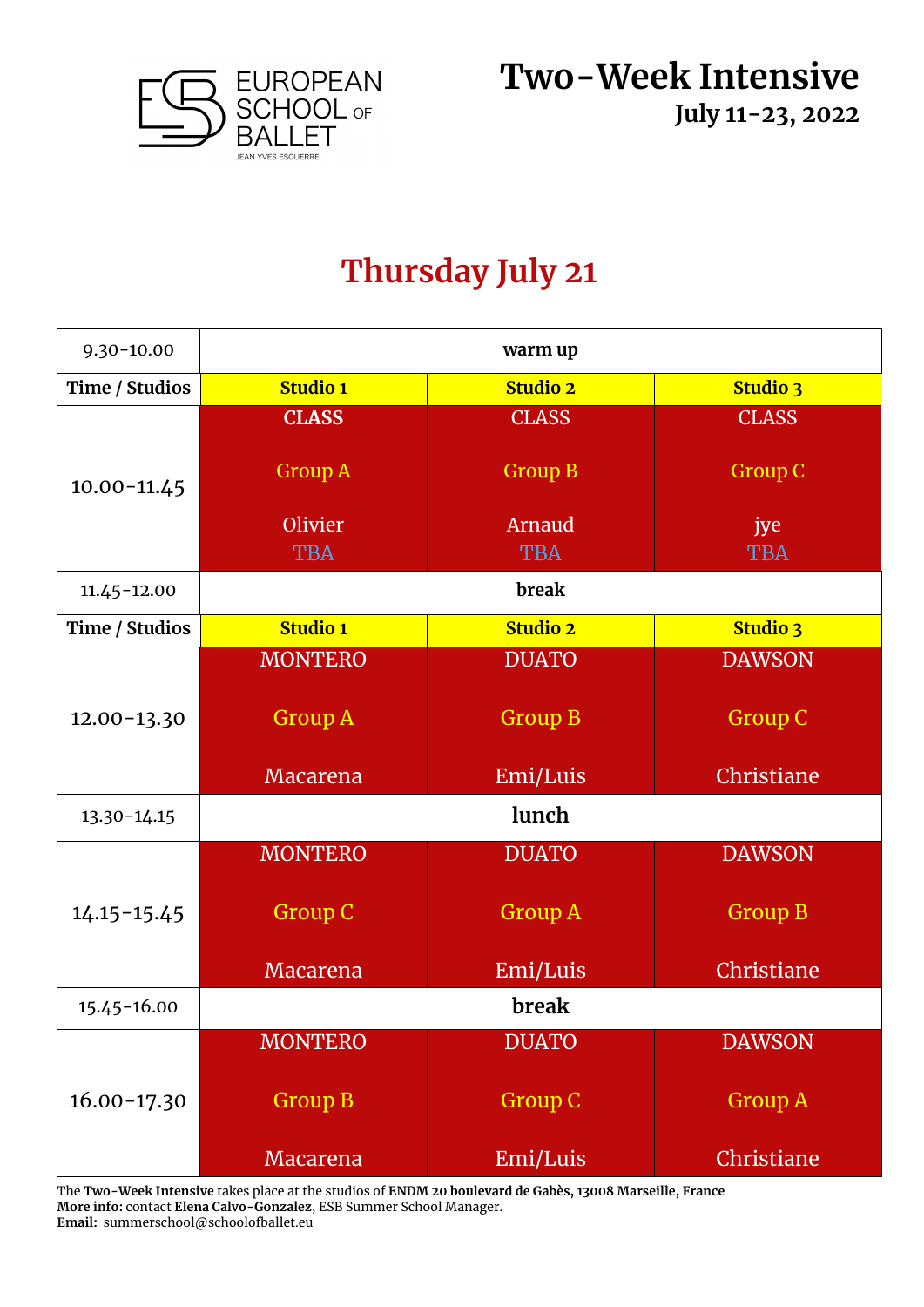

#### **Friday July 22**

| $9.30 - 10.00$  | warm up         |                 |                 |
|-----------------|-----------------|-----------------|-----------------|
| Time / Studios  | <b>Studio 1</b> | <b>Studio 2</b> | <b>Studio 3</b> |
|                 | <b>CLASS</b>    | <b>CLASS</b>    | <b>CLASS</b>    |
| $10.00 - 11.45$ | <b>Group C</b>  | <b>Group A</b>  | <b>Group B</b>  |
|                 | Olivier         | Arnaud          | jye             |
|                 | <b>TBA</b>      | <b>TBA</b>      | <b>TBA</b>      |
| $11.45 - 12.00$ |                 | break           |                 |
| Time / Studios  | <b>Studio 1</b> | <b>Studio 2</b> | <b>Studio 3</b> |
|                 | <b>MONTERO</b>  | <b>DUATO</b>    | <b>DAWSON</b>   |
| $12.00 - 13.30$ | <b>Group A</b>  | <b>Group B</b>  | <b>Group C</b>  |
|                 | <b>Macarena</b> | Emi/Luis        | Christiane      |
| $13.30 - 14.15$ | lunch           |                 |                 |
|                 | <b>MONTERO</b>  | <b>DUATO</b>    | <b>DAWSON</b>   |
| $14.15 - 15.45$ | <b>Group C</b>  | <b>Group A</b>  | <b>Group B</b>  |
|                 | Macarena        | Emi/Luis        | Christiane      |
| 15.45-16.00     |                 | break           |                 |
|                 | <b>MONTERO</b>  | <b>DUATO</b>    | <b>DAWSON</b>   |
| $16.00 - 17.30$ | <b>Group B</b>  | <b>Group C</b>  | <b>Group A</b>  |
|                 | Macarena        | Emi/Luis        | Christiane      |